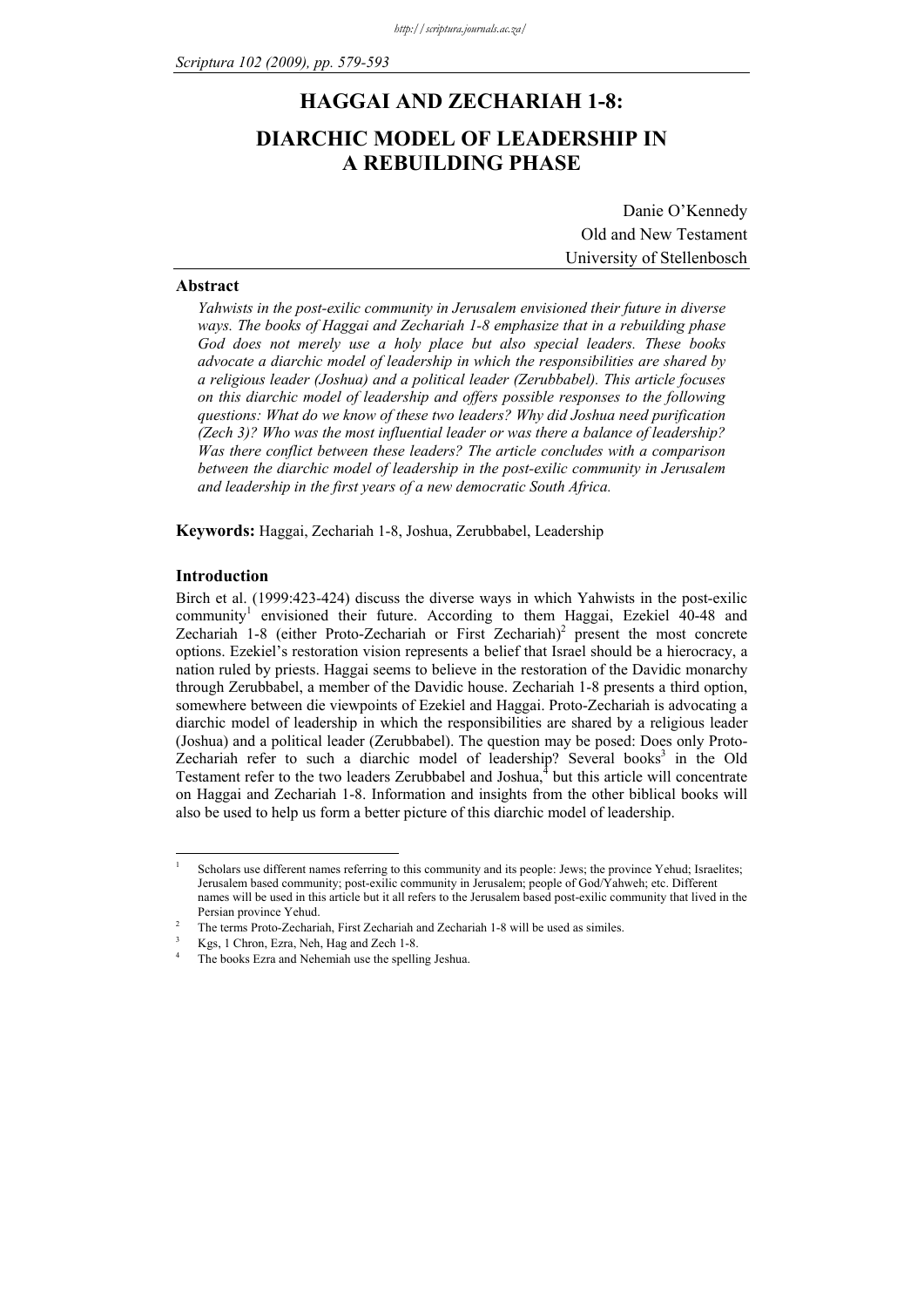We focus on this diarchic model of leadership in the re-building phase of the post-exilic community and will offer possible responses to the following questions: Who were these two leaders? Why did Joshua need cleansing? Who was the most influential leader or was there a balance of leadership? Was there conflict between these leaders? The article concludes with a comparison between the diarchic model of leadership in the post-exilic community in Jerusalem and post-apartheid South Africa.

#### **A Few Literary and Socio-Historical Remarks on Haggai and Zechariah 1-8**

The books of Haggai and Zechariah 1-8 are often discussed together but scholars have divergent opinions concerning the composition of these books.<sup>5</sup> We acknowledge the similarities and close relationship between Haggai and Zechariah 1-8.

#### *Literary structure of Haggai and Zechariah 1-8*

#### *Haggai*

1

The socio-historical background to the book Haggai is relatively clear, but its literary features are less so. In most English translations the book is set out entirely in prose; however, the Hebrew text (BHS) interprets Haggai's speeches as poetry (1:3-11; 1:15b; 2:3-9; 2:14-19; 2:20-23). It is difficult to make a sharp distinction between prose and poetry, but clearly Haggai is not a story as in the prose narrative of Jonah (Petersen 2002:206).

Most scholars divide the book of Haggai in four or five sections (Petersen 1985;41ff; Le Roux 1987:20; Verhoef 1987:20-25; Meyers & Meyers 1992:21-23; March 1996:711; Willi-Plein 2002:1ff; Brueggemann 2003:248-249). The creation of these sections is dictated by the chronological headings in Haggai:  $(1)$  1:1-15a: Speech delivered in the second year of Darius, on the first day of the sixth month (Aug 29, 520 BCE); (2) 1:15b-2:9: Speech delivered in the second year of Darius, on the twenty-first day of the seventh month (Oct 17, 520 BCE); (3) 2:10-19: Speech delivered in the second year of Darius, on the twenty-fourth day of the ninth month (Dec 18, 520 BCE); (4) 2:20-23: Speech delivered on the same day as the previous one (Dec 18, 520 BCE). The introductory datings (1:1; 2:1, 10 and 20) are all associated with the word-event formula "The word of Yahweh came through/to Haggai". The content of these different sections can be described as follows:

- 1:1-11: Prophetic call to work on the temple
- 1:12-15a: Response of leaders and people
- 1:15b-2:9: Assurance of God's presence
- 2:10-19: Priestly ruling with prophetic interpretation
- 2:20-23: Future hope Zerubbabel, chosen signet ring

<sup>5</sup> There is a definitive relationship between these two books and the respective prophets. The prophet Zechariah was a contemporary of Haggai and the two are named in Ezra 5:1 as the prophets who urged the rebuilding of the temple in 520 BCE. There are different opinions on the relationship between the books Haggai and Zechariah 1-8: (a) Some scholars think that these two books were originally a single book edited by the same final redactor or composer (Meyers & Meyers 1987:xliv-xlviii; Sykes 1997:124), (b) Others believe that Zech 1-8 was a response to Haggai and therefore written by different editors in different times (Petersen 1985:124-125). 6

This section can also be divided into the following two sections due to the date mentioned in 1:15a (Sept 21, 520 BCE): Hag 1:1-11 and 1:12-15a. The other four sections have a specific chronological reference in the beginning of each speech while 1:15a can probably be a closing date.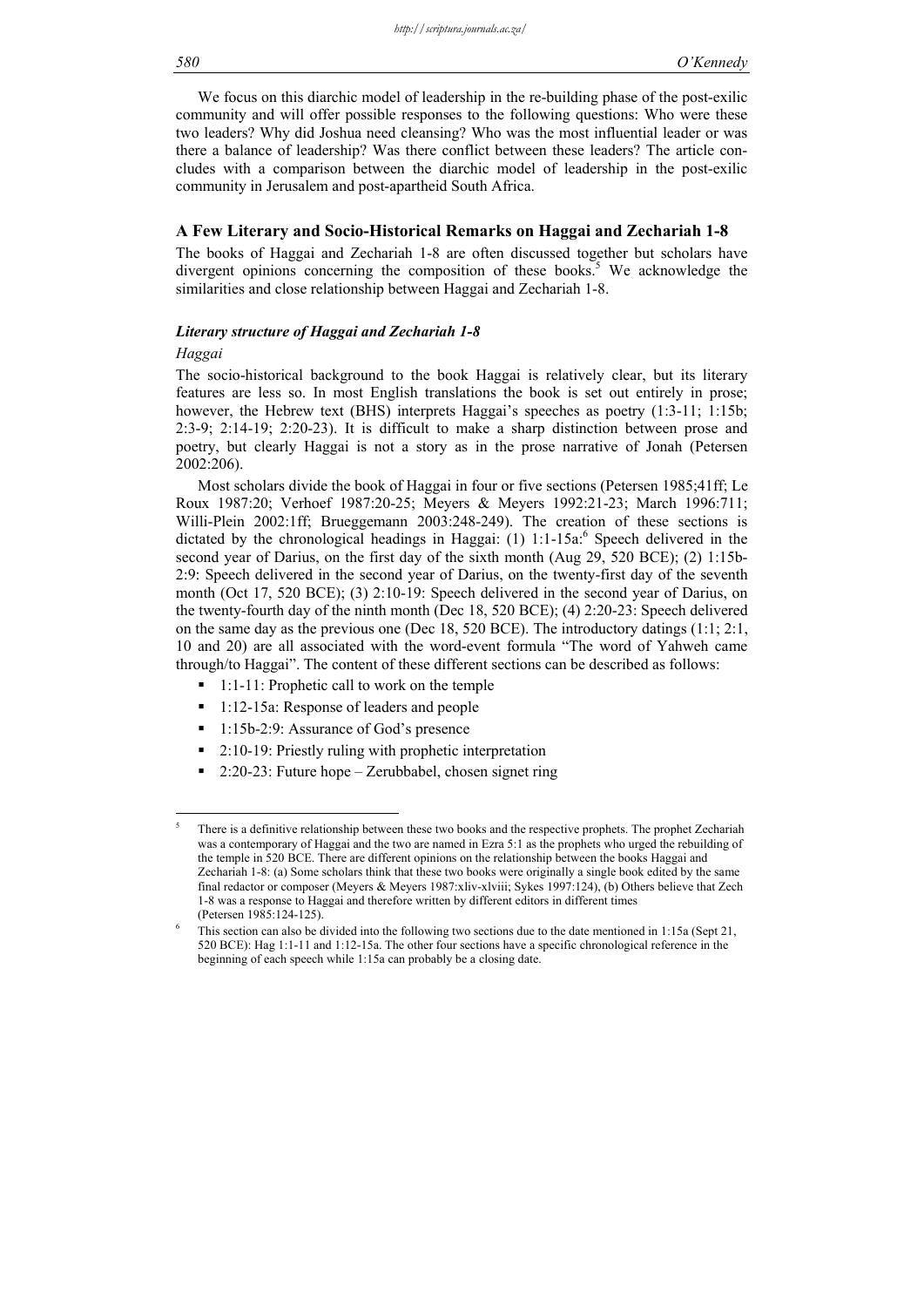References to leadership, especially the leaders Joshua and Zerubbabel, $\alpha$  occur in the entire book. The first three sections (1:1-11; 12-15a; 1:15b-2:9) refer directly to Joshua and Zerubbabel, the fourth section (2:10-19) ignores their names and the last section (2:20-23) refers only to Zerubbabel (vv 20 and 23).

# *Zechariah 1-8*

Proto-Zechariah is a blend of visionary and oracular material. Both types of material are set in prose. Most modern scholars agree that Zechariah 1-8 falls into three distinct literary units (Achtemeier 1986:109; Meyers & Meyers 1992b:1062-1063; Willi-Plein 1998:540- 541; Redditt 2000:1412-1413; *et al*).8

- 1:1-6: Summons to repentance
- 1:7-6:15: Seven (or eight visions) interspersed with oracles
- $\blacksquare$  7:1-8:23: Features of the time of salvation

These three literary units may be divided into further sections.<sup>9</sup> The above structure indicates that the visions form the centre part of Zechariah 1-8. The author supports the hypothesis that Zechariah 1:7-6:15 forms a 'perfect number' of seven visions with Zechariah 3 as an extra prophetic vision.<sup>10</sup> The overall structure can be seen as a series of circles with Yahweh and the whole world as the largest circle (vision 1 and 7), and the temple and the leadership of Yehud at the centre (vision 4). Vision 2 and 6 deal with Judah/Yehud, and vision 3 and 5 with Jerusalem (Meyers & Meyers 1992:1063). According to this structure Zechariah 3 and 4 forms the core of Proto-Zechariah.<sup>11</sup> The spiritual office of the high priest Joshua stands in the centre of chapter 3 and the governor Zerubbabel is at the centre of chapter four (Hanhart 1998:254).

The structure of Zechariah 1-8 and the visions emphasize the importance of leadership as the centre or core of the visions. The redactor/s responsible for the present shape of Proto-Zechariah made a successful attempt to call attention to the visions of chapter 3 and 4 in two ways: (1) by the place where it has been situated; and (2) by the special features given to it (VanderKam 1991:554; O'Kennedy 2003b:370-388).

#### *Socio-historical background to Haggai and Zechariah 1-8*

Haggai and Zechariah 1-8 originated in the post-exilic community of Jerusalem. It is difficult to construct the exact historical setting but the biblical text and non-biblical material provide us with a few clues. The people of Judah went into exile in 586 BCE when the Babylonian Nebuchadnezzar conquered Jerusalem. In 539 BCE the international scene changed when King Cyrus led Persia in displacing Babylon as the imperial power controlling the Mediterranean region. Cyrus made it Persian policy in 538 BCE to repatriate people that had been exiled to Babylon, a policy celebrated in Ezra 1:1-4. He allowed the

1

<sup>7</sup> Wessels (2003:502-518) also discusses the role of the prophet Haggai, the priests and king Darius as leaders.

Smith (1984:181) believes that the symbolic crowning of Joshua (6:9-15) forms a separate unit or section.

<sup>9</sup> Cf commentaries on Zechariah for detailed structure.

Cf discussion in O'Kennedy (2003b:370-388).

Some scholars see Zech 3 as a secondary addition or verses 8-10 as a supplementary oracle (cf Meyers  $\&$ Meyers 1987:222; Reventlow 1993:54; Petersen 1985:202; et al). Most scholars argue that the original vision in Zech 4 consisted of verses 1-5 or 6a and 10b-14 (Rudolph 1976; Petersen 1985; Redditt 1995; Delkurt 2000; *et al*). Two separate oracles addressed to Zerubbabel (6b-7 and 8-10a) were inserted to the original vision (Willi-Plein 2002:61).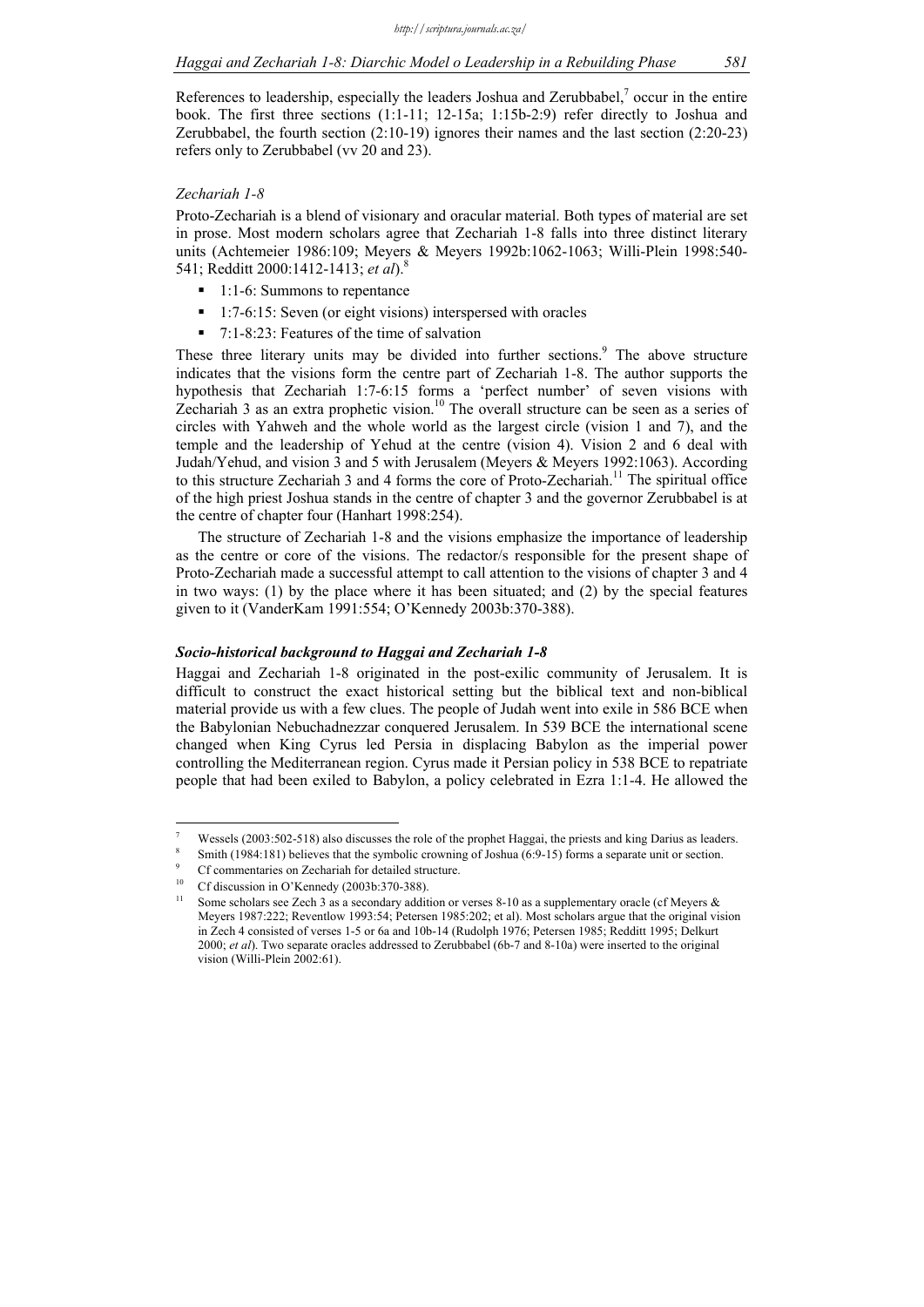Judean exiles to return to Jerusalem and made the Judahite Shesbazzar<sup>12</sup> the first governor and in charge of the building project (Ezra 5:14, 16). Evidently it was a token return, for we know that a large number of Jews were flourishing in the Babylonian community under the tolerant Persian regime (Cross 1975:15-18; Redditt 1995:4-10; Ollenburger 1996:738). What we know is that Haggai instructed the people in 520 BCE to start with the temple building and that it was completed in the sixth year of Darius (515 BCE).

The texts of Haggai and Zechariah 1-8 place their historical setting in the second year of Darius, the Persian king (cf Hag 1:1; Zech 1:1). He was remembered for his administrative and trading skills. Darius organized his Persian empire in different protectorates or satrapies which included smaller units or provinces. Judah, now called Yehud in Aramaic, was part of the fifth satrapy called Abar Nahara (Beyond the river) (Miller & Hayes 1986:450-456; Meyers & Meyers 1987:xxxi-xxxvii).

The Persian policy toward exiles, especially under Darius, was motivated by more than kind-heartedness. It was probably designed to foster loyalty in the provinces and to provide efficient means of imperial control, including the collection of taxes. Darius supported the reconstruction of provincial institutions under authorized local leadership. This might explain Darius' lenient policy towards Judah and its people, and especially the role of Zerubbabel. In the province of Yehud the Jerusalem temple was more than a religious center. It was the administrative, cultic and financial center of an essentially agrarian economy. A rebuilt temple would bring more people to Jerusalem and the employment of more priestly personnel. More people with more skill would eventually also benefit the production of theological thought and literature in Jerusalem and its surroundings (Ollenburger 1996:738; Kessler 2001:157-158; Wessels 2003:510-511). Darius' specific interest in detail administration throughout the empire, may have reflected in his concern for the Jerusalem cult. It is also possible that the Persian encouragement to codify laws in the different provinces may have been an impetus for the forming of the books Haggai and Zechariah.

What did the ordinary Jerusalemite experience during the time of king Darius? We must keep in mind that the post-exilic community in Jerusalem did not merely consist of returned exiles. Unfortunately there are no biblical texts that give explicit voice to those who remained in the land. This fact is not a surprise because it was the politically powerful and religiously influential people who went to Babylon. Those who remained in the land were not part of the elite and where possibly known as 'the people of the land' (Hag  $2:4$ )<sup>13</sup> (Birch, Brueggemann, Fretheim & Petersen 1999:421). A primary tension in the post-exilic community seems to have centered around conflicts between the 'people of the land' and 'the sons of exile'. Yahweh worshippers that stayed in Judah (and probably a few from Samaria as well) sought to participate in the rebuilding of the Temple but were rejected by the returnees (Ezra 4:3).

In conclusion we can say that the books Haggai and Zechariah portray a community in a restoration or rebuilding phase. We can probably accept that Zechariah experienced a more positive situation than Haggai. Society had already started to transform. Progress on the rebuilding of the temple served as a marker for the beginning of a new era (cf Zech 3:9 and

<u>.</u>

<sup>&</sup>lt;sup>12</sup> Although Ezra 5:16 says that Sheshbazzar laid the foundations of the temple it is difficult to tell what his role was and what he did. The book of Ezra does not mention his name again and the books of Haggai and Zechariah refer to the role of Zerubbabel in die temple building process. We can say that the leadership of Sheshbazzar left no real imprint in the life of the post-exilic community (Japhet 1982:93).<br><sup>13</sup> Besides these groups the community also consisted of foreigners or the so-called resident aliens. We shall

later in this article refer more to the possible tension between these different groups (cf 4:2).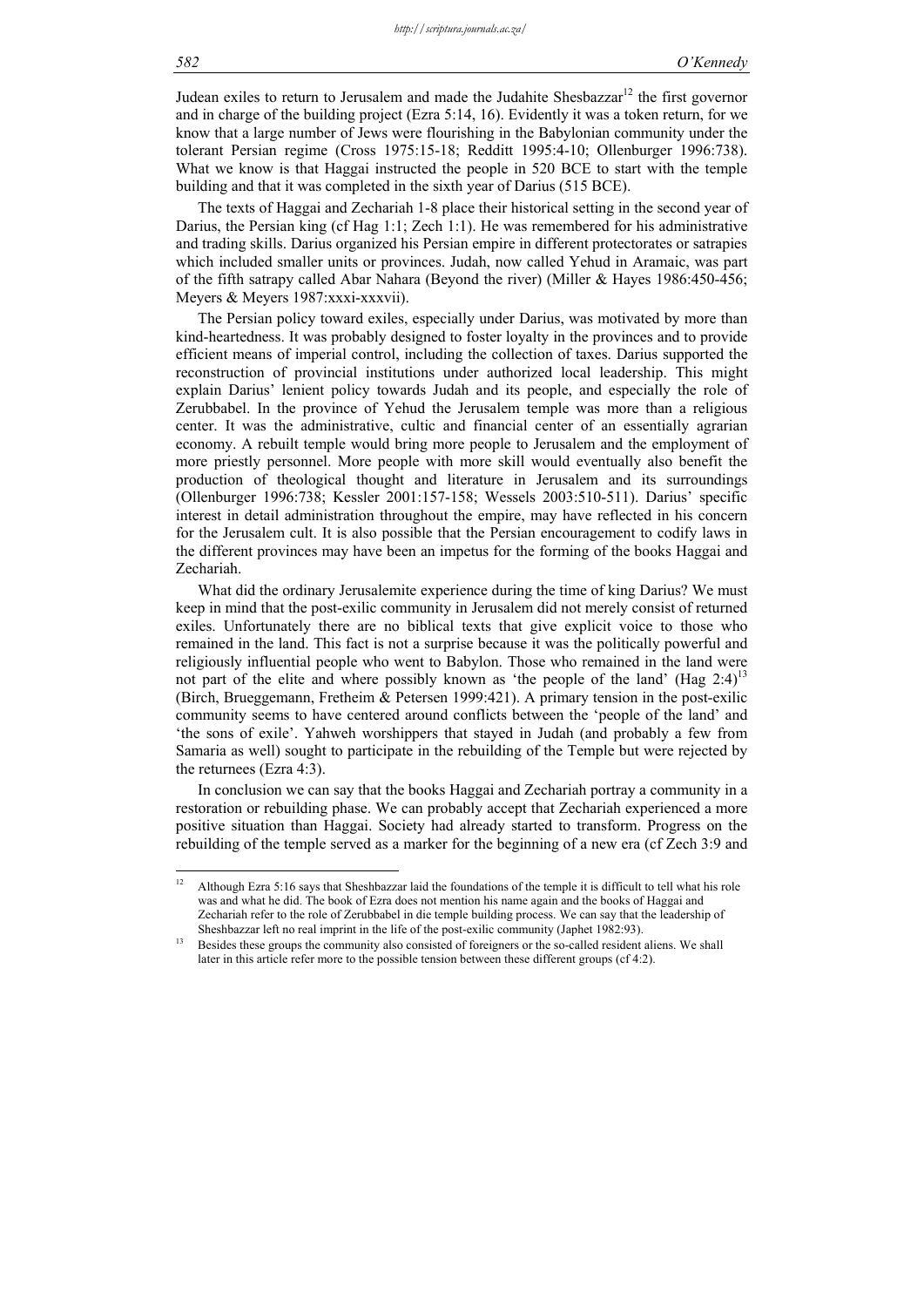4:19) (Meyers & Meyers 1987:510-513). According to Haggai and Zechariah 1-8 two leaders, Joshua and Zerubbabel, were prominent in this rebuilding phase.

# **Two Prominent Leaders: Joshua and Zerubbabel**

# *Joshua the high priest***<sup>14</sup>**

One finds several passages in the Old Testament, referring to Joshua the priest (or high priest), the son of Jehozadak.<sup>15</sup> According to the books Ezra and Nehemiah, Joshua was the leader of the first group that returned to Jerusalem and began to work on rebuilding the temple (Ezr  $2:2 =$  Neh 7:7). Joshua himself is never given the title 'high priest' in Ezra, a fact which is in harmony with the tendency of the book to avoid titles. According to Nehemiah 12:10-12, he was the father of Joiakim who probably succeeded him as high priest. Ezra mentions that Joshua worked closely with Zerubbabel in re-establishing the worship of God in Jerusalem (Ezra 3:1-5), joined in starting construction of the second temple, and motivated the people to complete the temple (Ezr 3:1-13; 5:1-2; Hag 1-2) (Gitay 1985:474; VanderKam 1991:553).<sup>16</sup>

All references to Joshua in the book of Haggai<sup>17</sup> and in Zechariah 6:11 identify him as Joshua, son of Jehozadak, the high priest (lwdgh @hkh). The reference 'son of Jehozadak' is omitted in Zechariah 3 in which his name alone occurs three times (vv 3, 6, 9) and together with the title fixtrice more (vv 1 and 8). According to passages in Chronicles and Kings Joshua was in exile. 1 Chronicles 5:29b-41 (MT) contains a genealogical list of the descendants of Aaron and it concludes with a reference to Joshua's father, Jehozadak, being sent into exile. This list also identifies Seraiah, Joshua's grandfather, who was in turn the son of the last reigning high priest of the first temple (cf 2 Kgs 25:18; Jer 52:24). These references provide evidence that Joshua was a Zadokite priest and a true descendent of Aaron, and that he was the legitimate heir to the senior priestly office within the Israelite cultic system. It is possible that the Persian king knew of Joshua's hereditary background and religious significance (Ezra 2:2). In their eyes he must have been a respectable religious leader for the community in Jerusalem and someone who would not cause too many political problems for the Persian empire (Tollington 1993:125-126).

The visions and oracles of Zechariah provide us with a fuller impression about the duties of Joshua (3:1, 3, 6, 8, 9; 6:11) (VanderKam 1991:553-554). The book of Zechariah portrays that the restoration of the priesthood after the exile begins with a specific high priest, Joshua. Zechariah 3:1-10 depicts Yahweh ordaining or installing Joshua as high priest of Jerusalem, the representative of the post-exilic community in the face of God. His guilt is taken away and he is clothed with festal apparel and a clean turban. Joshua is cleansed and forgiven in a rite performed in the divine council, not in some standard purification ritual. As high priest Joshua is the one who connects the earthly human realm with the divine heavenly realm. To him was given the messianic announcement of the coming of 'My Servant' and the 'Branch' who would finally remove the people's sin (Zech 3:8-9). In another vision (Zech 6:10-15), Joshua is given a crown and equated with the Branch (Petersen 1984:204; Hanhart 1998:218; Floyd 2000:384).

 $14$ 14 One also finds the Aramaic form Jeshua in some of the references. The Hebrew form of the name, Joshua, is used by the prophets Haggai and Zechariah.<br><sup>15</sup> Some translations and scholars use the spelling Jozadak.

<sup>16</sup> It is strange that Joshua does not feature in the celebratory passage about the dedication of the temple (Ezr 6:15-22).<br><sup>17</sup> Hag 1:1, 12, 14; 2:2, 4.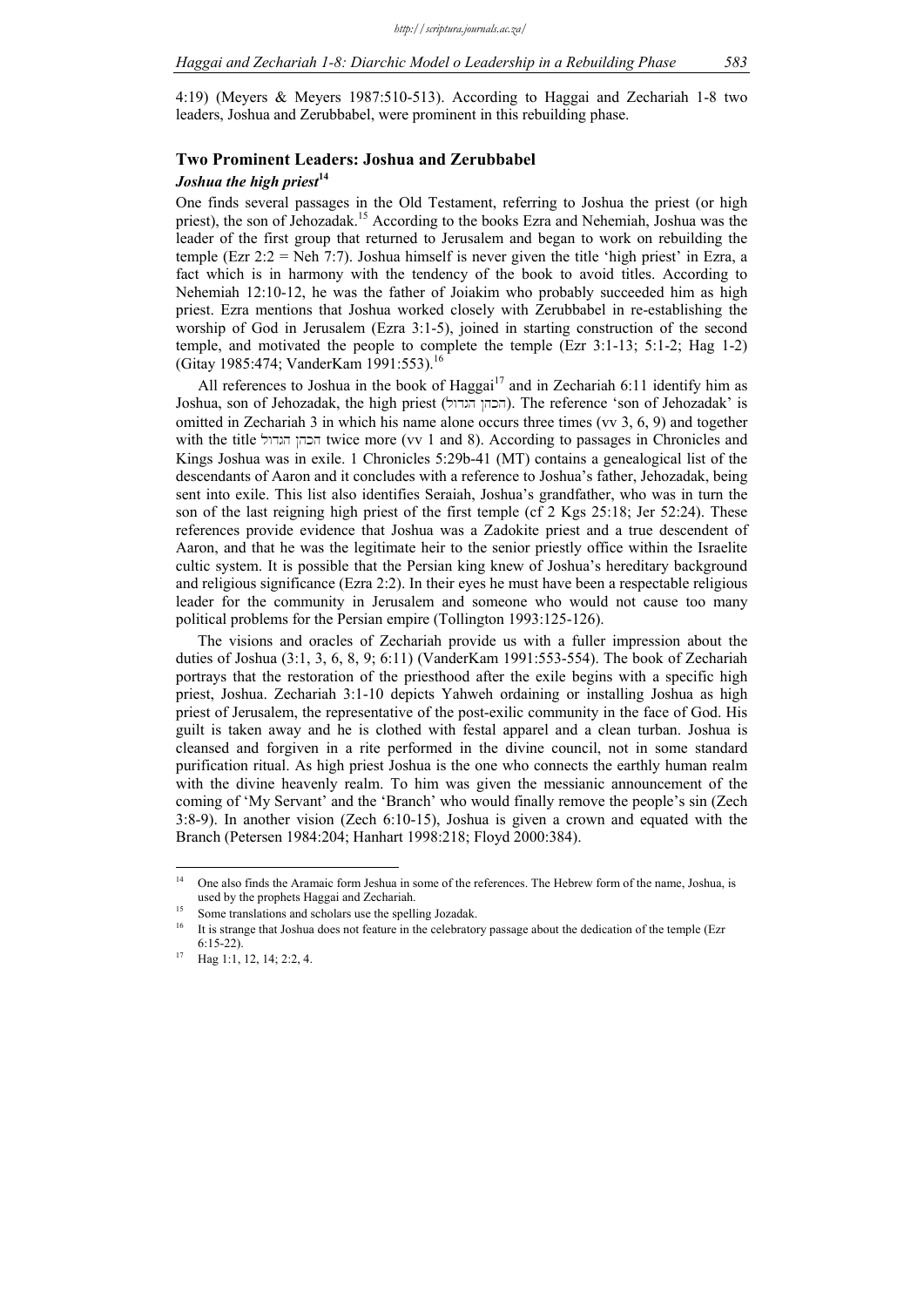#### *584 O'Kennedy*

There is still one question in connection with the role of Joshua: Does Zechariah refer to a group of priests together with Joshua? The reference in Zechariah 3:8 (אחה ורעיך) 18 may refer to colleagues of the high priest but Zechariah clearly states that there is a high priest with significant prerogatives, one whose purity enables the priestly system as a whole to function properly (Petersen 1984:204).

#### *Zerubbabel the governor*

The name Zerubbabel literally means 'shoot of Babylon' which suggests that he was born in exile. References in Ezra and Nehemiah (Ezr 2:2; Neh 7:7; 12:1, 47) portray that Zerubbabel was among those who had returned from Babylon after the exile. These texts give the impression that he returned almost immediately after the decree of Cyrus. Although we have several Biblical verses referring to Zerubbabel mystery surrounds his origins as well as his end. In 1 Chronicles 3:16-19 Zerubbabel is described as a grandson of the Davidic king Jehoiachin and most Old Testament verses designate him as the son of Shealtiel.<sup>19</sup> 1 Chronicles 3:19 differs from these references and lists Pedaiah as Zerubbabel's father. Solutions for this contradiction are suggested by both harmonizers and critical scholars. The harmonistic way is to keep both testimonies and justify the fact that Zerubbabel is presented as son of both Shealtiel and Pedaiah. The critical approach offers two possible solutions. One is to assume that there is an error in the Masoretic text and that the Septuagint reading (the son of Shealtiel) in 1 Chronicles 3:19 is correct. The other solution is to accept both texts and argue that we deal with two different men (Japhet 1982:71-72; Mason 1997:1312-1313).

We have mentioned that Zerubbabel was seen as a Davidic descent because he was the grandson of the Davidic king Jehoiachin (1 Chron 3:16-19). Haggai also described him as God's 'servant' and 'signet ring' (Hag 2:23). These two terms are used describing preexilic Davidic kings (cf Ps 89:20; Jer 22:24). The prophet Haggai seems to have envisioned both the rebuilding of the temple and a restoration of the Davidic dynasty after the exile (Hag 2:6-9; 15-19; 20-23). Zechariah was a little more muted in his prophecy and the name Zerubbabel occurs four times in one short oracular section (Zech 4:6, 7, 9, 10). In the visionary parts of Zechariah 4 there are no direct references to Zerubbabel but the symbolic language of the vision may refer indirectly to Zerubbabel. Verses 3 and 11 refer to the two olive trees and verse 12 to the two branches of the olive trees. Although his name does not appear in the rest of Zechariah many scholars believe that the title 'Branch' (צמח)<sup>20</sup> refers to Zerubbabel (Zech 3:8; 6:12) (Ackroyd 1985:1162-1163; Beyer 1992:1084-1086; Mason 1997:1312-1314).

Zerubbabel is not merely depicted as a Davidic descendant 'son of Shealtiel' but also as החה (governor). In Haggai this is mentioned four times (Hag 1:1, 14; 2:2, 21) and in Nehemiah 12:47 his status is equated with that of Nehemiah, the governor appointed by the Persians in the following century. It is difficult to determine the precise function and authority of the governor in the Persian empire because the title was apparently applied to

 $18\,$ 18 This phrase may also refer to members of God's court (cf Redditt 1995:66) or merely members of the community. The text clearly states that they are an omen (מופה) of things to come. Cf Ezra 3:2, 8; 5:2; Neh 12:1; Hag 1:1, 12, 14; 2:2, 3.

<sup>20</sup> This 'plant' term is used by some Israelite prophets describing Jerusalem or a Davidic ruler (Ezek, Isa, Jer) (Petersen 1985:210). Rose (2000:248-249) believes that  $\frac{m}{2}$  refers to a future figure and some commentators may think that it refers to the high priest Joshua (cf Redditt 1995:66). The most likely hypothesis is that  $\text{max}$ refers to Zerubbabel. In Zech 6:12 the term appears where the text specifies that the Branch is to build the temple, a task reserved to Zerubbabel in 4:9.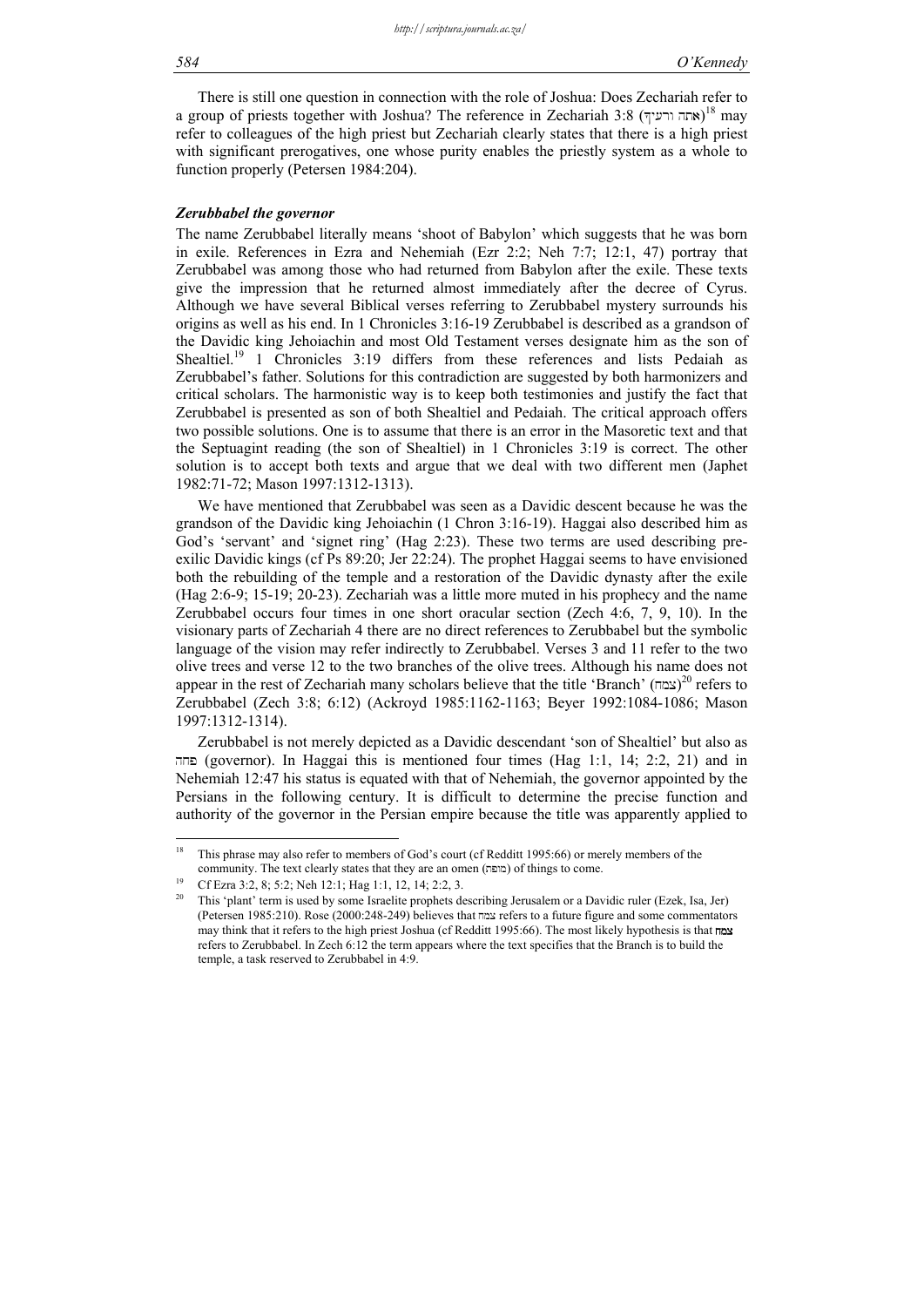individuals who had different degrees of responsibilities over satrapies or smaller provinces. Despite this uncertainty one can accept that a holder of the title 'governor' was officially appointed by the Persians to be responsible for administrative matters in a specific geographic area. We can assume that Zerubbabel as governor had the respect of the Persian leaders who presumably believed that he would be loyal to them. According to Tollington (1993:133) this is somewhat surprising because he was a descendant of David and thus a natural focus for the monarchic and messianic hopes of the Israelite people. The Persians took a calculated risk when appointing Zerubbabel to participate in the reestablishment of the Jerusalem community.

The precise date of Zerubbabel's arrival in Yehud is difficult to establish.<sup>21</sup> He probably began his activities immediately after the decree of Cyrus (538 BCE) and is explicitly mentioned for the last time in the second year of Darius (520 BCE). Zerubbabel was probably leader for a period of 17 to 18 years and was active during the reign of the Persian kings Cyrus, Cambysus and Darius (Japhet 1982:71). Unfortunately Zerubbabel disappeared from the scene and there is no Old Testament reference after the description of his important role in the temple building.<sup>22</sup> In Ezra 5:3-6:15 the authority to rebuild the temple was questioned by Tattenai the governor of the province. King Darius gave his approval for the work to continue. However, no reference is made in the correspondence with the Persian court to Zerubbabel's presence or of his presence at the temple dedication in 515 BCE (Ezra 6:15). There are many hypotheses about the 'disappearance' of Zerubbabel, but at this stage they are all speculative. We have to say that we simply do not know for what reason we stop hearing about Zerubbabel: (1) Perhaps he was exterminated by the Persians or removed from the office; (2) He could have simply died; (3) The enigmatic passage in Zechariah 12:10 may suggest that he was killed by his own people after a dispute (Miller & Hayes 1986:459-460; Rose 2000:33-36).

#### **Who was the Most Influential Leader? Were they Equal?**

The names Zerubbabel and Joshua/Jeshua occur together twelve times in the Old Testament.<sup>23</sup> Ezra 3:2 is the only reference where Joshua's name is placed before that of Zerubbabel. Does this statistic mean that Zerubbabel was considered by the biblical authors/redactors as a more important leader than Joshua? It is difficult to come to such a conclusion merely on account of a specific word order and we must investigate the issue further.

# *Was Zerubbabel more prominent in the book of Haggai and Joshua more prominent in Zechariah 1-8?*

Both Haggai and Zechariah 1-8 refer to Zerubbabel and Joshua. We have discussed that Joshua's name is mentioned five times in Haggai (1:1, 12, 14; 2:2, 4). His name always follows that of Zerubbabel, but is not included with the Davidic heir in the oracle that concludes the book (Hag 2:20-23). Haggai seems to believe in the importance of the restoration of the Davidic monarchy. He speaks to Zerubbabel, a member of the Davidic house, with language associated with royal people (Hag 2:23 "… and make you like a

1

<sup>21</sup> Rose (2000:33-36) discusses the different opinions that differ between an arrival soon after 538 BCE on the one hand and any moment between 538 and 520 BCE on the other.<br><sup>22</sup> Three New Testament verses include him in the genealogy of Jesus (Mat 1:12, 13; Luk 3:27) but these verses

make no further comment about him.<br><sup>23</sup> Cf Ezra 2:2; 3:2, 8; 4:3; 5:2; Neh 7:7; 12:1; Hag 1:1, 12, 14; 2:2, 4.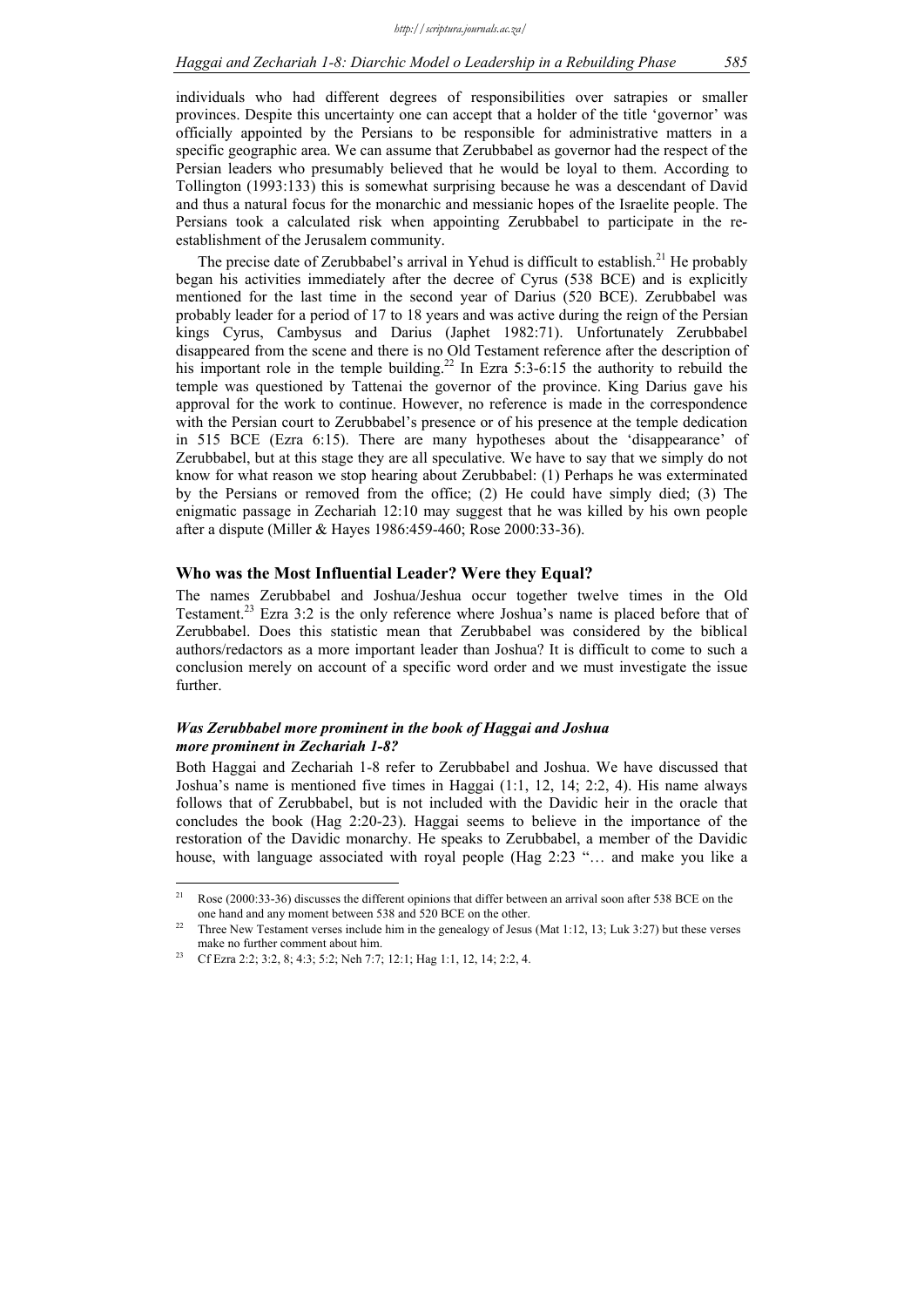signent ring; for I have chosen you..."). Haggai saw Zerubbabel as the leader of the whole world (VanderKam 1991:554; Birch, Brueggemann, Fretheim & Petersen 1999:423). It is true that Haggai merely refers to Joshua. He had nothing distinctive to say about the specific role envisaged for Joshua. It seems as if the first three sections of the book Haggai treat Zerubbabel and Joshua as equal partners but that Haggai 2:20-23 focuses only on Zerubbabel. One must also take into consideration that the book Haggai focuses on the rebuilding of the temple rather than the operation of the cult; therefore we would not expect any references to a priest in this context.

In the above discussion we mentioned that the book Haggai closes with a special emphasis on Zerubbabel. On the other side Zechariah 1-8 discuses the role of Joshua first (Zech 3) before anything is mentioned of Zerubbabel (Zech 4). Does this mean that Zechariah considers Joshua as more influential? The much-disputed oracle in Zechariah 6:9-15 refers to crowns for Joshua and someone termed 'Branch'. Miller and Hayes (1986:460) argue that it was Joshua the high priest who ended up wearing a crown as the only 'anointed' in the community.<sup>24</sup> Cook (1995:134) believes that the text cannot be taken as identifying Joshua or any future priestly officeholder with the Branch (vv 12-13). Cook argues that the text does not speak of a contemporary figure (Joshua or Zerubbabel) but looks forward to the coming of a future Davidide, the Branch. If the Zechariah 6 appendix represents a later layer of the Zechariah tradition, it emphasizes that this tradition was not satisfied with a realized eschatology. There are still a few unanswered questions concerning the exact meaning of Zechariah 6:9-15, but one can probably not accept the hypothesis that these verses try to degrade the role of Zerubbabel.

There are also other references in Zechariah 1-8 that suppose a balance of leadership, especially Zechariah 4. In verse 14, the climax of chapter 4, the angel told Zechariah that the two branches of the olive trees were בני היצהר (literally 'sons of oil').<sup>25</sup> Most scholars<sup>26</sup> agree that this phrase refers to Joshua and Zerubbabel despite the fact that they have different opinions concerning the special meaning of the 'sons of oil'. Within the context of chapters 3 and 4 two persons are explicitly identified as having the responsibility for the temple that is ascribed to the two 'sons of oil', Joshua and Zerubbabel. The use of a particular Hebrew word rhxyh may also have another meaning besides that of bounty. Fresh oil represents a fresh beginning; consequently, leadership for the post-exilic community in Jerusalem is structured in a new way. Rather than the old form of royal dominance over the priesthood, a new model of leadership has emerged: Royal and priestly figures are on equal ground. Zechariah's vision in chapter 4 provides a blueprint for the new community that is characterized by a balance of leadership and authority (Brown 1996:152).

 $24$ Some Bible translations (RSV, NIV, TEV) translate Zech 6:11 into the singular (crown) and this is also supported by the LXX (LC) and the Syriac. We prefer the plural as in the MT, supported by most LXX witnesses and the Targum.<br><sup>25</sup> The LXX and Peshitta read 'sons of fathers'. The Targum translates it into 'sons of princes'. The NRSV

translates this phrase into 'anointed' but Meyers and Meyers (1987:258) and Redditt (1995:68) argues that one cannot translate it into 'anointed' because of the particular nuances of the word rhxyh. The Hebrew word conveys the meaning of fresh new oil and is used in Hag 1:11. The fresh, unprocessed oil (rhxyh) is different from the traditional oil of anointment (pxv) (Van der Woude 1984:95; Petersen 1985:230-321; Redditt

<sup>1995:68;</sup> Brown 1996:152).<br>Cf Hanson (1979:255-256); Smith (1984:205); Petersen (1985:232-233); Meyers & Meyers (1987:258-259); VanderKam (1991:554); Brown (1996:152); Floyd (2000:383). Van der Woude (1984:95) believes that it refers to the future priestly prince and priest (Zech 3:8; 6:12-13). According to Rose (2000:206-206) the two sons of oil are most likely not human leader figures, but heavenly beings, attendants of the heavenly court. In this article we support the traditional viewpoint that the two sons of oil refer to Joshua and Zerubbabel.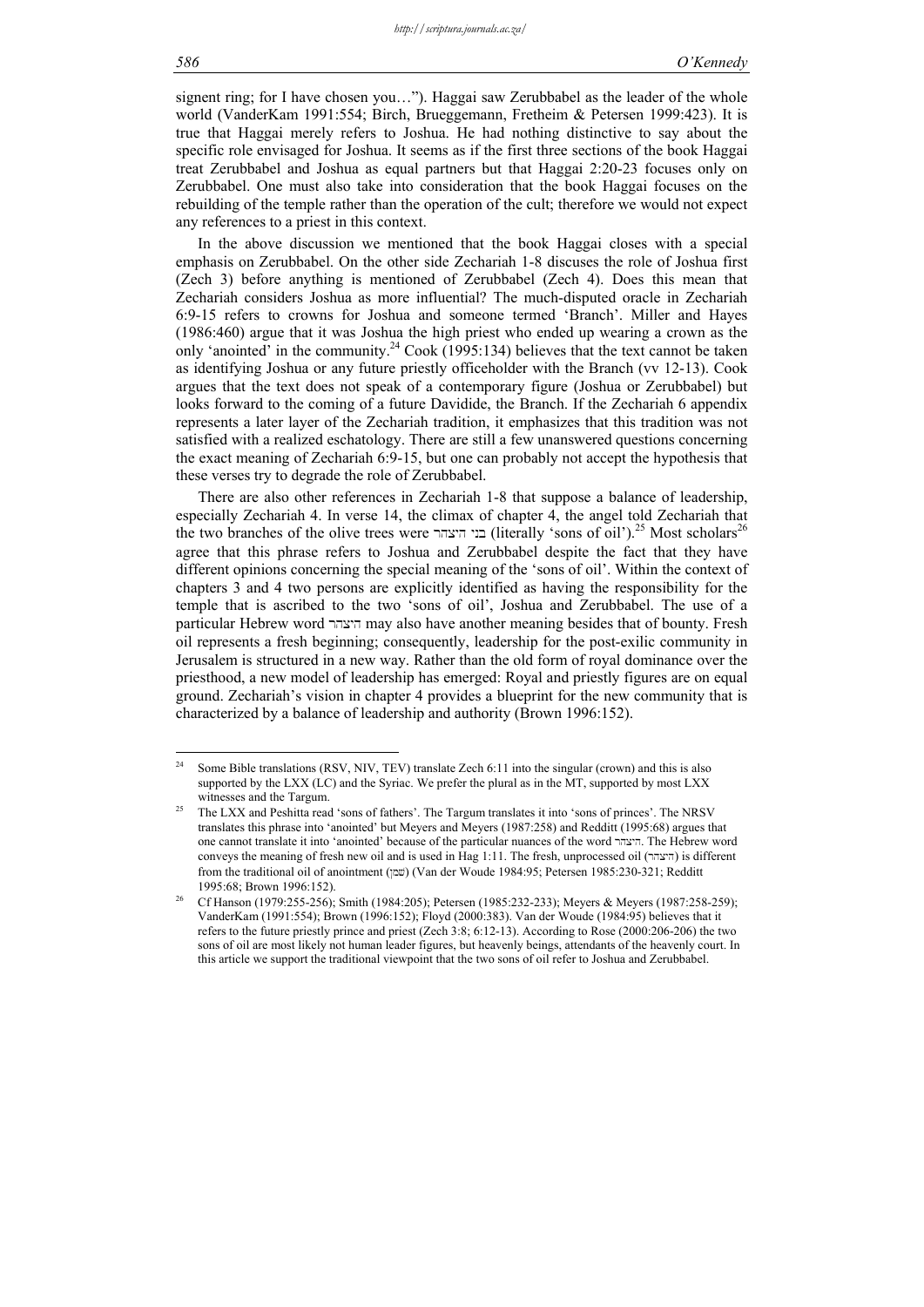One can conclude saying that there is no reason to believe that Zerubbabel was more prominent in Haggai and Joshua more prominent in Zechariah 1-8.There may be certain verses focusing more on one leader but these books as a whole portray a balance of leadership between Joshua and Zerubbabel.

### *Was there a possible Conflict between these two Leaders?*

There is evidence in the Old Testament that suggests there were conflicts and tensions between groups in Yehud during the time of Zerubbabel and the temple reconstruction. The nature of these tensions is more hinted at than discussed. Some scholars like Hanson  $(1979)^{27}$  work with a so-called conflict model. There were possible conflicts over theological, ideological, political and economic issues. Communities usually consist of a great variety of groupings with different views. It is therefore not improbable to assume that many different views and perspectives on religious matters existed in the post-exilic community in Jerusalem. The post-exilic community in Jerusalem was not a homogeneous group of people with a united vision. It is wise, because of the hypothetical nature of our knowledge of early societies, to allow for a variety of groups and convictions. The conflict should not be narrowed down to two parties alone (Wessels 2003:508-509).

Miller and Hayes (1986:458) argues that the hostility between the community in Jerusalem and the surrounding peoples dates primarily from the time of Ezra and Nehemiah and nearer to the editor's time than to the period of the temple reconstruction. There may be a difference in the degree of conflict but the books Haggai and Zechariah did not evolve in a conflict free society.

We have referred to the possible conflict between different groups within the post-exilic community. The question remains: Was there also conflict between the two individuals Zerubbabel and Joshua? Most of the returnees were strongly Yahwistic and seemed to follow the nationalistic and exclusivistic theology of Deuteronomy. This meant that anyone considered impure by the strict Yahwists could only take part in the Jerusalem cult after he had "separated themselves from the pollutions of the nations of the land to worship the Lord the God of Israel" (Ezra 6:21). The vision of Zechariah in chapter 3 portrays that even the high priest Joshua is falling short of this strict Yahwism. Miller and Hayes (1986:459) believe that the strict Yahwists were led by Zerubbabel and the less strict Yahwists were represented by Joshua. Therefore the work on the temple could not proceed until a compromise between these two groups and their leaders had produced a 'peaceful understanding' and cooperation (Zech 6:13). These tensions may explain Zerubbabel's disappearance from the scene.

We accept that there was some conflict in the community during the time of Haggai and Zechariah. However, the Biblical text does not provide us with direct evidence of conflict between Joshua and Zerubbabel. There are hints in the text that suppose a balance of

 $\frac{1}{27}$ 27 Hanson (1979:241-248; 260-262) regards Hag and Zech as polemical literature and explains these books against the background of inner-community struggles in post-exilic times. The struggle is perceived to be between those who went into exile (Zadokite priesthood or hierocratic group) and those who remained in Judah (disenfranchised Levites or visionaries).

Kessler (2001:138-142) discusses the different variations of the conflict model. According to Kessler adherents of the conflict model may be divided into three major groups on account of their understanding of the fundamental nature of the conflict: (1) *Theological and ideological conflict* (e.g. Bedford; Hamerton-Kelly; Hanson; Smith; Gottwald); (2) *Economic and land tenure conflict* (e.g. Kreissig and Weinberg); (3) *Ethnic, political and theological conflict* (e.g. Bolin and Thompson). These different conflict models suppose the presence of a sizable population in Jerusalem and Yehud.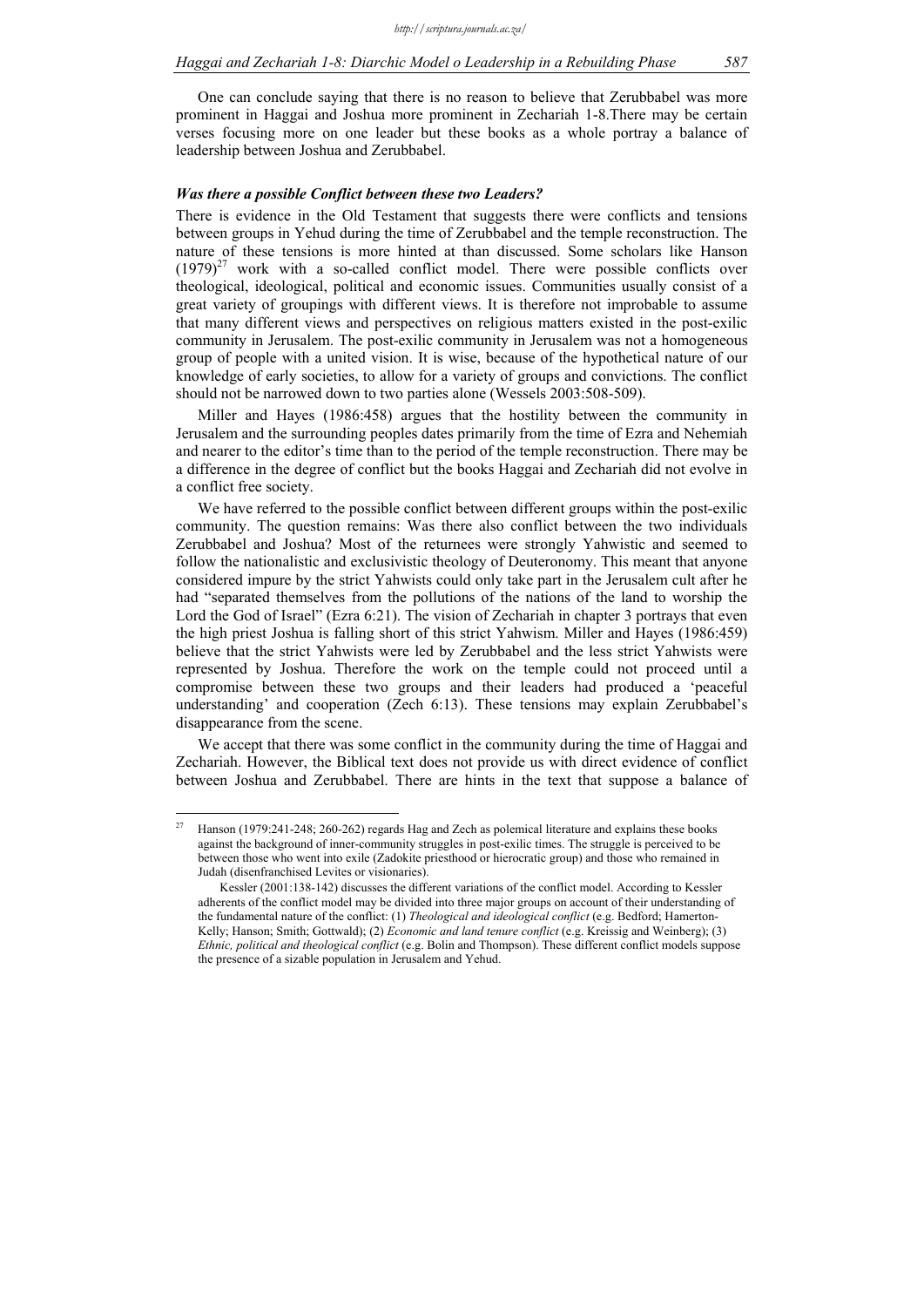leadership (equal status) and a harmonious relationship, especially the vision in Zechariah 4 and Zechariah 6:13 (Brown 1996:152; Tollington 1993:175-176; O'Kennedy 2003b:384- 385).28 Lastly, one can say that the prophets Haggai and Zerubbabel wouldn't advocate a diarchic model of leadership if there was major conflict between these leaders. Two leaders with conflicting viewpoints would not be the best for the rebuilding of the temple and nation.

#### *Why did Joshua need Purification?*

The vision in Zechariah 3:1-10 describes the cleansing of Joshua the high priest.<sup>29</sup> The text portrays that his filthy clothes are taken away and that he is clothed with festal apparel and a clean turban. Verses 6-10 commision him to head the restored temple cult. Joshua receives a juridical function that formerly pertained to the prophets and a divinatory function formerly executed by the prophets. He would fulfill this role until the time when a descendant of David could resume the role of king (Zech 3:8).

The question may be posed: Why did only the high priest Joshua need cleansing and forgiveness? Was it because of the strict nationalistic and exclusivist Yahwism practiced by the post-exilic community? Or was it because he was not a son of exile? (Miller & Hayes 1986:459). We have referred to the different conflict models in the previous discussion. Hanson (1979:254) believes that the accusations by Satan and the reference to the filthy clothes stem from the growing conflict between the so-called temple (hierocratic) and prophetic (visionary) parties. According to Hanson the prophetic or visionary party has accused the Zadokite candidate for high priest of being defiled. We can resolve the problem of Joshua's purification by focusing on the conflict model and on Joshua as a representative of a specific group. But perhaps the best option is to focus on the high priest Joshua as the representative of the post-exilic community in the face of God. The guilt of Joshua refers to the guilt of the people of God (Hanhart 1998:218).

One may further pose the question: Why didn't Zerubbabel need cleansing and forgiveness? Wasn't he also a representative of the post-exilic community? The Old Testament refers several times to the important role of the kings as representatives of God on earth. The Deuteronomists judged the kings of Israel and Judah according to their obedience or the lack of obedience to God. Yahweh granted forgiveness to king David after his confession of sin (2 Sam 12:13; Ps 51). On the other hand the Old Testament places more emphasis on the role of the high priest as mediator between God and his people. The high priest played an important role in the atonement rituals (cf Lev 4-5, 16).

We can conclude by saying that the vision in Zechariah 3 does not suggest that Joshua was more unclean than Zerubbabel or any other person. The Old Testament refers to the significant role of the high priest in the atonement rituals; therefore in Zechariah 3 Joshua the high priest is portrayed as the representative of the community in need of divine purification and forgiveness.

 $28$ <sup>28</sup> Cf discussion of 'Branch' (3.2) and 'sons of oil' (4.1).<br><sup>29</sup> Cf Q'<sup>*K*</sup> annody (2002 at 110, 422) for a detailed analysis

<sup>29</sup> Cf O'Kennedy (2003a:410-422) for a detailed analysis of Zech 3:1-10 and other forgiveness passages in Zech 1-8.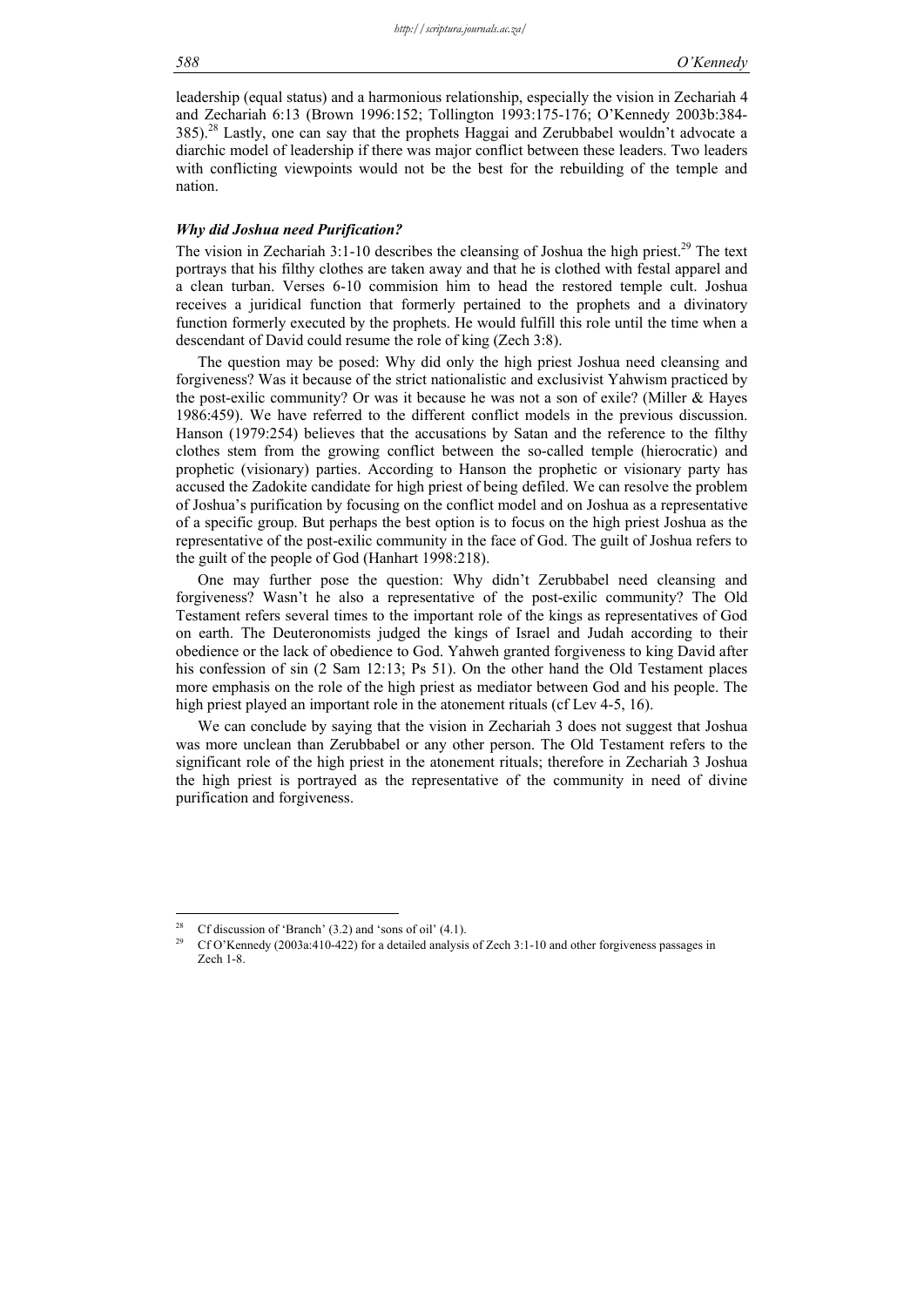#### *How long did this Diarchic Model last?*

The texts of Haggai and Zechariah 1-8 do not inform us about the precise duration of the diarchic model of leadership. $30$  We know that in the face of harassment of the Persian officials and the hostility of peoples who surrounded Judah, the temple was completed on 12 March 515 BCE. Neither Zerubbabel or Joshua is explicitly mentioned in the narrative of the completion and dedication of the temple (Ezra 6:14-18) but one can assume that they were present because of their active role in the rebuilding of the temple (Ezra 3-5). There is also no direct reference that indicates that Zerubbabel and Joshua were 'removed' from the scene before the dedication. After 515 BCE the diarchic leadership 'disappeared' from the scene (Cross 1975:16; Rose 2000:34).

We can say that the diarchic model of leadership lasted at least from the second year of king Darius (520 BCE) until the completion of the temple in 515 BCE.<sup>31</sup> Although this may only be a few years in the rebuilding phase of the post-exilic community one can argue that it was perhaps the most significant years of the post-exilic community in Jerusalem.

Finally, one must emphasize that Haggai and Zechariah 1-8 had a short-term and longterm vision on leadership. They focused on Joshua and Zerubbabel in the short-term and in their prophecies they found promises of a new idealized David, chosen by Yahweh to be their leader and in which they could put their hope. This may also be called realized- and futuristic eschatology.

#### **Summary and Conclusion**

<u>.</u>

The above discussion has led the author to make the following conclusions. In these conclusions we want to reply to the questions posed in the introduction.

- (1) The concept of diarchic leadership emphasized in Haggai and Zechariah 1-8 is unique in the prophetic literature nor was it a system which pertained among Israel's neighbours (Tollington 1993:175).
- (2) The diarchic leadership in post-exilic Jerusalem consisted of the religious leader Joshua and the political leader Zerubbabel. Joshua's father Jehozadak was a high priest; therefore Joshua was a Zadokite high priest and true descendent of Aaron. Zerubbabel the governor was officially appointed by the Persian Empire to be responsible for administrative matters in a specific geographic area. Zerubbabel's real significance is that he was seen as a Davidic descent because he was the grandson of the Davidic king Jehoiachin. The Persians took a calculated risk when appointing a Davidide to participate in the re-establishment of the Jerusalem community. A descendant of David would have been a natural focus for the monarchic and messianic hopes of the Israelite people.
- (3) The biblical text does not portray that one of these leaders was more influential than the other. There is no reason to believe that Zerubbabel was more prominent in Haggai and Zerubbabel more prominent in Zechariah 1-8. There are some passages referring more to one leader than the other (e.g. Hag 2:20-23) but both books as a whole sketch a

<sup>&</sup>lt;sup>30</sup> There is even a possibility that it was only a visionary model and did not realize at all. Tollington (1993:180) mentions that evidence is found in later Jewish writings (e.g. the *Testaments of the Twelve* and *Dead Sea Scrolls*) to suggest that hopes for two leaders or messianic figures had persisted or been reborn. The question

still remains: Did they visualize two leaders because it 'worked' in the past or because it did not realize?<br><sup>31</sup> There is also a possibility that the diarchic leadership started earlier, perhaps soon after 538 BCE when Jo and Zechariah returned with the Judean exiles to Jerusalem (Ezra 2:2; Neh 7:7).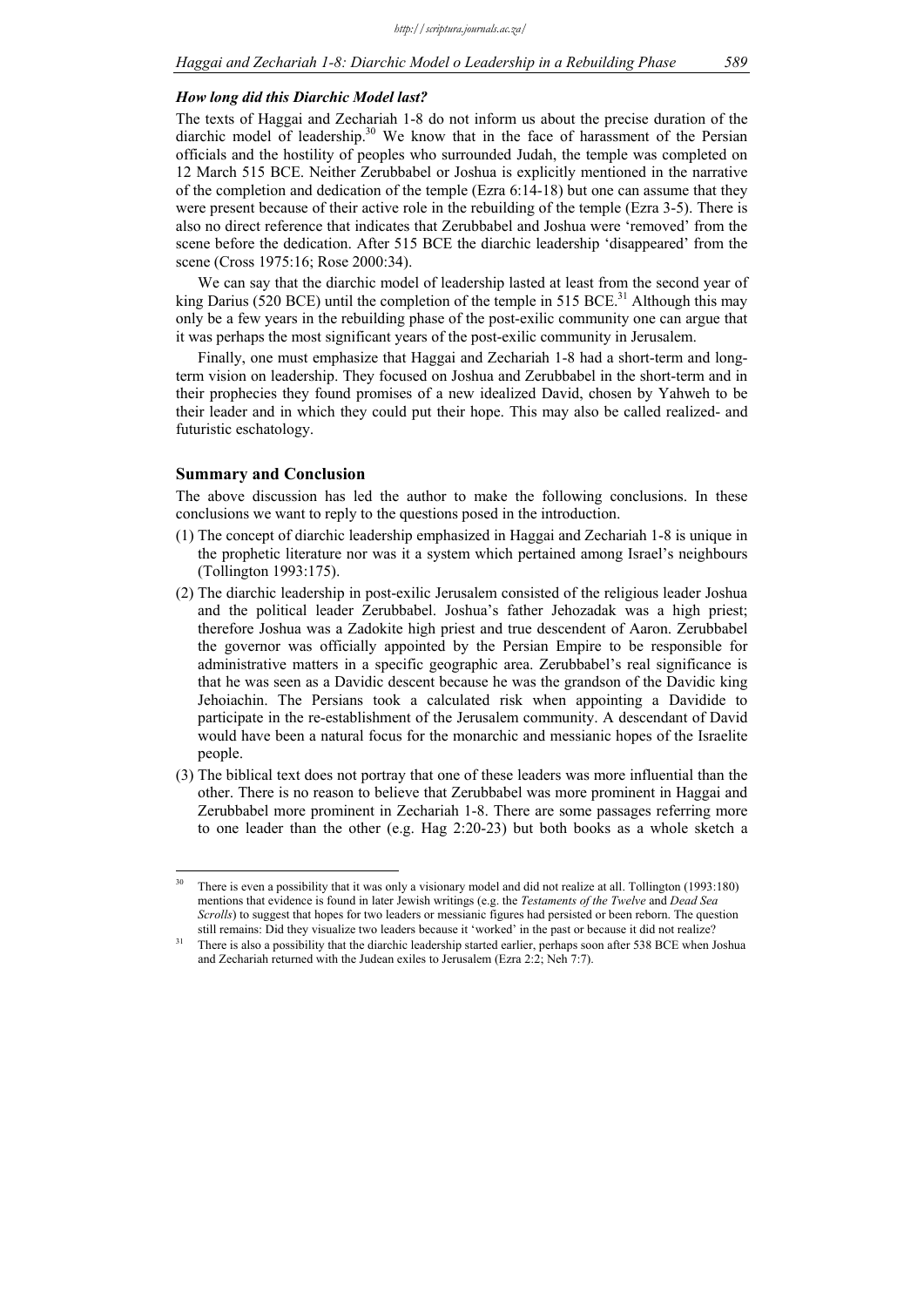picture of a balanced leadership, two equal leaders working together in the temple building process.

- (4) One can assume that there was some degree of conflict between various groups in the post-exilic community. However, the text of Haggai and Proto-Zechariah does not portray major conflict between Joshua and Zerubbabel.
- (5) It is difficult to determine the duration of the diarchic leadership model. This model lasted at least from the second year of king Darius (520 BCE) until the completion of the temple in 515 BCE. Although this may only be a few years in the rebuilding phase of the post-exilic community one can say that it was perhaps the most significant years of the post-exilic community in Jerusalem.
- (6) Haggai and Zechariah 1-8 focus on two important leaders. This does not mean that these books ignore the role played by Yahweh in the rebuilding phase. The vision in Zechariah 4 symbolizes the close relationship between Yahweh and the earthly leaders. The lamp-stand symbolizes the divine presence $32$  and the two trees symbolize Joshua and Zerubbabel (4:2-3). There is a relationship of interdependence between the trees or branches and the lamp-stand. By itself, oil can do nothing. The lamp needs oil to function and God needs civil and religious leaders in order to have a community that honours Him. One can also say that the trees need light to grow and the leaders need the support of God to carry out their work. The post-exilic community cannot exist without symbiosis between God and human leaders. According to this vision these leaders are close to Yahweh, not isolated from him (cf 4:14 'These are the two sons of oil who stand by the Lord of the whole earth').

#### **Postscript: Diarchic model of Leadership in Post-apartheid South Africa**

We have a very good modern-day example of a diarchic model of leadership in postapartheid South Africa. There are many similarities between the South African context and that of the post-exilic community in Jerusalem:

- Many of the influential leaders of Judah were taken into exile in Babylon and returned after the decree of Cyrus in 538 BCE. The post-exilic community in Jerusalem started their rebuilding phase after 538 BCE. Many influential South African leaders went into exile during the apartheid years and came back to South Africa just before the 1994 elections. The rebuilding process of South Africa started on 27 April 1994<sup>33</sup> after the first democratic election in South Africa.
- In the post-exilic Jerusalem community they had a diarchic model of two prominent leaders: Zerubbabel the political leader and Joshua, the religious leader. In South Africa we had president Nelson Mandela as political leader and bishop Desmond Tutu as religious leader and chairperson of the Truth and Reconciliation Commission (TRC).<sup>34</sup>

 $32$ Zech 4 depicts God's presence among his people, especially in his temple. Several symbols, objects and metaphors mentioned in chapter 4 emphasize this divine presence. At the heart of the night visions stands the vision of a lamp-stand flanked by two olive trees. Although Zechariah nowhere identifies the lamp-stand it probably symbolizes Yahweh Himself.<br><sup>33</sup> Technically one can say that the rebuilding process in SA already started on February 18, 1990 after the

releasement of Nelson Mandela out of prison, but the real process started after the election and the appointment of Nelson Mandela as the first president of the new democratic South Africa in 1994.<br><sup>34</sup> In the Apartheid years (1970-1974) we had a similar situation when two brothers were the most influential

leaders in the Afrikaner community. BJ (John) Vorster was prime minister (1966-1978) and state president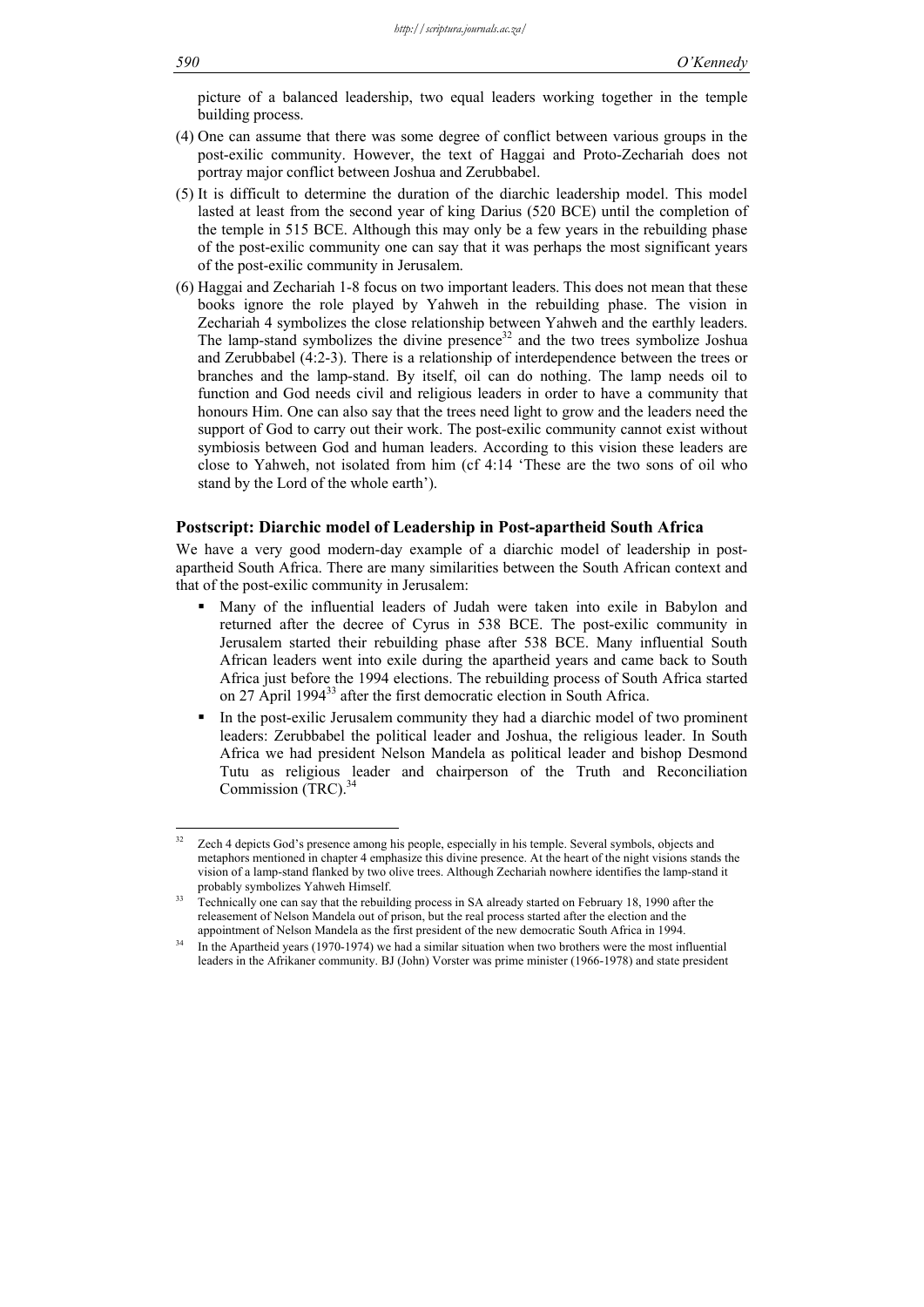- The diarchic model of leadership didn't last long in the post-exilic community in Jerusalem, perhaps the five to six years between 520-515 BCE. In South Africa the 'diarchic model' of President Mandela and bishop Tutu lasted one term of five years (1994-1999) but it was crucial years in the establishment of a new South African democracy.<sup>3</sup>
- According to Zechariah 3 the concept of forgiveness played a significant role in post-exilic Jerusalem. Archbishop Tutu was the chairperson of the Truth and Reconciliation Commission. Forgiveness is indispensable to the reconciliation process and played a significant role in South Africa.
- In South Africa there wasn't a temple building process but there was a process of building a new nation with new values.

# **BIBLIOGRAPHY**

Ackroyd, PR 1985. s v Zerubbabel. *Harper's Bible Dictionary*, 1162-1163.

- Achtemeier, E 1986. *Nahum-Malachi*. Atlanta: John Knox Press. (Interpretation.)
- Beyer, BE 1992. s v Zerubbabel. *ABD* 6, 1084-1086.
- Birch, B, Brueggemann, W, Fretheim, TE & Petersen, DL 1999. *A theological introduction to the Old Testament*. Nashville: Abingdon Press.
- Brown, WP 1996. *Obadiah through Malachi*. Louisville, Kentucky: Westminster John Knox Press. (Westminster Bible Companion.)
- Brueggemann, W 2003. *An introduction to the Old Testament: The canon and Christian imagination*. Louisville: Westminster John Knox Press.
- Cook, SL 1995. *Prophecy and Apocalyptism: The post-exilic social setting*. Minneapolis: Fortress Press.
- Cross, FM 1975. A construction of the Judean restoration. *JBL* 94, 4-18.
- De Cruchy, J, Cochrane, J & Martin, S 1999. Faith, struggle and reconciliation, in De Cruchy, J, Cochrane, J & Martin, S (eds.), *Facing the truth: South African faith communities and the Truth and Reconciliation Commission,* 1-11. Cape Town: David Philip Publishers.
- Delkurt, H 2000. *Sacharjas Nachgeschichte: Zur Aufnahme und Abwendlung prophetischer Tradition.* Berlin: Walter de Gruyter. (BZAW 302.)

Floyd, MH 2000. *Minor prophets: Part 2*. Grand Rapids: Eerdmans. (FOTL 22.)

 (1978-1979) and his brother JD (Koot) Vorster the moderator or chairperson of the Dutch Reformed Church Synod (1970-1974). In those years the Dutch Reformed Church (DRC or NGK) was the most influential church amongst the white Afrikaner community because 95% of the cabinet members and 70% of the members of parliament belonged to the DRC (Potgieter 1979:274; Kuperos 1999:114). A big difference between the Vorster brothers and the diarchy of Mandela and Tutu is that the Vorster brothers were not really involved in the re-building of the entire South African community.<br>35 Both these leaders still have a major influence in the South African community but officially the 'diarchic'

model lasted till the end of Nelson Mandela's term as official president. The establishment of the TRC was approved during the first session of the new South African parliament on 21 Oct 1994 and on 15 Dec 1995 it passed the Promotion of National Unity and Reconciliation Act. The TRC began its work in Feb 1996 and also completed most of its work in 1999 (De Gruchy, Cochrane & Martin 1999:1-3).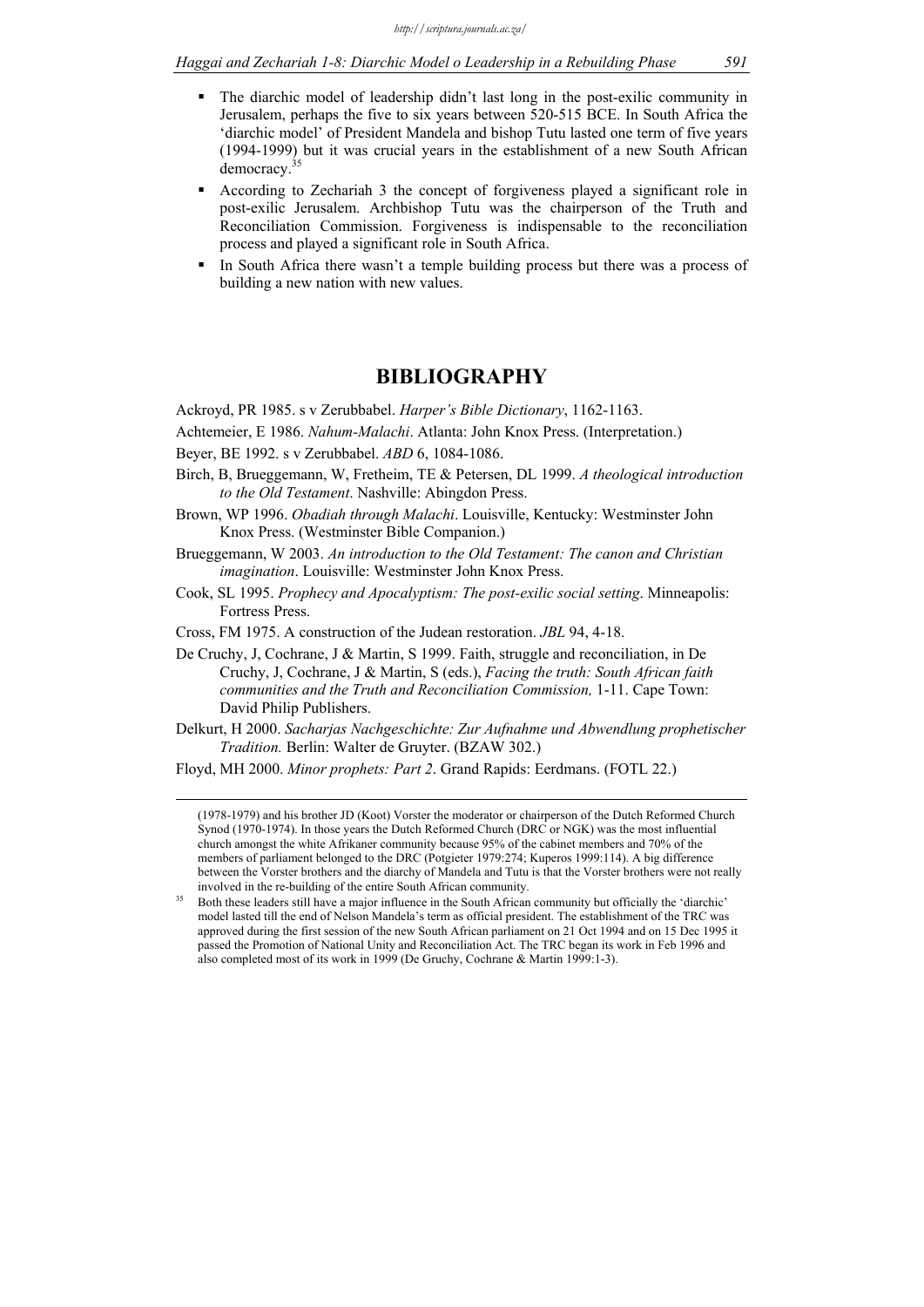Gitay, Y 1985. s v Jeshua. *Harper's Bible Dictionary*, 474.

- Hanhart, R 1998. *Dodekapropheton 7.1: Sacharja 1-8*. Neukirchen-Vluyn: Neukirchener Verlag. (BK14/7.1.)
- Hanson, PD 1979. *The dawn of apocalyptic: The historical and sociological roots of Jewish apocalyptic eschatology*. Rev ed. Philadelphia: Fortress Press.
- Japhet, S 1982. Sheshbazzar and Zerubbabel Against the background of the historical and religious tendencies of Ezra-Nehemiah. *ZAW* 94, 66-98.
- Kessler, J 2001. Reconstructing Haggai's Jerusalem: Demographic and sociological considerations and the search for an adequate methodological point of departure, in Grabbe, LL & Haak, RD (eds), *'Every city shall be forsaken': Urbanism and prophecy in Ancient Israel and the Near East*, 137-158. Sheffield: Sheffield Academic Press.
- Kuperus, T 1999. *State, civil society and apartheid in South Africa: An examination of Dutch Reformed-State relations.* Hampshire: Palgrave.
- Le Roux, JH 1987. Die boek Haggai, in *Tweegesprek met God*, Burden, JJ & Prinsloo, WS (reds.), 287-296. Kaapstad: Tafelberg Uitgewers. (Die literatuur van die Ou Testament 3.)

March, WE 1996. s v The book of Haggai. *The New Interpreter's Bible* 7, 705-732.

Mason, R 1997. s v Zerubbabel. *NIDOTTE* 4, 1312-1314.

Meyers, C & Meyers, EM 1987. *Haggai, Zechariah 1-8*. New York: Doubleday. (AB 25B.)

--------- 1992a. s v Haggai, Book of. *ABD* 3, 20-23.

- --------- 1992b. s v Zechariah, Book of. *ABD* 6, 1061-1065.
- Miller, JM & Hayes, JH 1986. *A history of ancient Israel and Judah.* Philadelphia: Westminster Press.
- O'Kennedy, DF 2003a. The theological portrayal of forgiveness in Zechariah 1-8. *Scriptura 84*, 410-422.

--------- 2003b. Zechariah 3-4: Core of Proto-Zechariah. *OTE* 16/2, 370-388.

- Ollenburger, BC 1996. s v The book of Zechariah. *The New Interpreter's Bible* 7, 735-840.
- Petersen, DL 1984. Zechariah's visions: A theological perspective. *VT* 34/2, 195-206
- ---------1985. *Haggai and Zechariah 1-8*. London: SCM Press. (OTL.)
- --------- 2002. *The prophetic literature: An introduction*. Louisville: Westminster John Knox Press.
- Potgieter, FJM 1979. Jacobus Daniël Vorster 1909- 'n Voorlopige oorsig van sy lewe en huldeblyk. *NGTT* 20/4, 272-276.
- Redditt, PL 1995. *Haggai, Zechariah, Malachi*. Grand Rapids: Eerdmans. (NCB.)
- --------- 2000. s v Zechariah, Book of. *Eerdmans dictionary of the Bible*, 1412-1413.
- Reventlow, HG 1993. *Die Propheten Haggai, Sacharja und Maleachi*. Göttingen: Vandenhoeck & Ruprecht. (ATD 25/2.)
- Rose, WH 2000. *Zemah and Zerubbabel. Messianic Expectations in the Early Postexilic Period.* Sheffield: Sheffield Academic Press.
- Rudolph, W 1976. *Haggai Sacharja 1-8 Sacharja 9-14 Maleachi*. Gütersloh: Mohn. (KAT 13.)
- Smith, RL 1984. *Micah-Malachi.* Waco, Texas: Word Books. (WBC 32.)